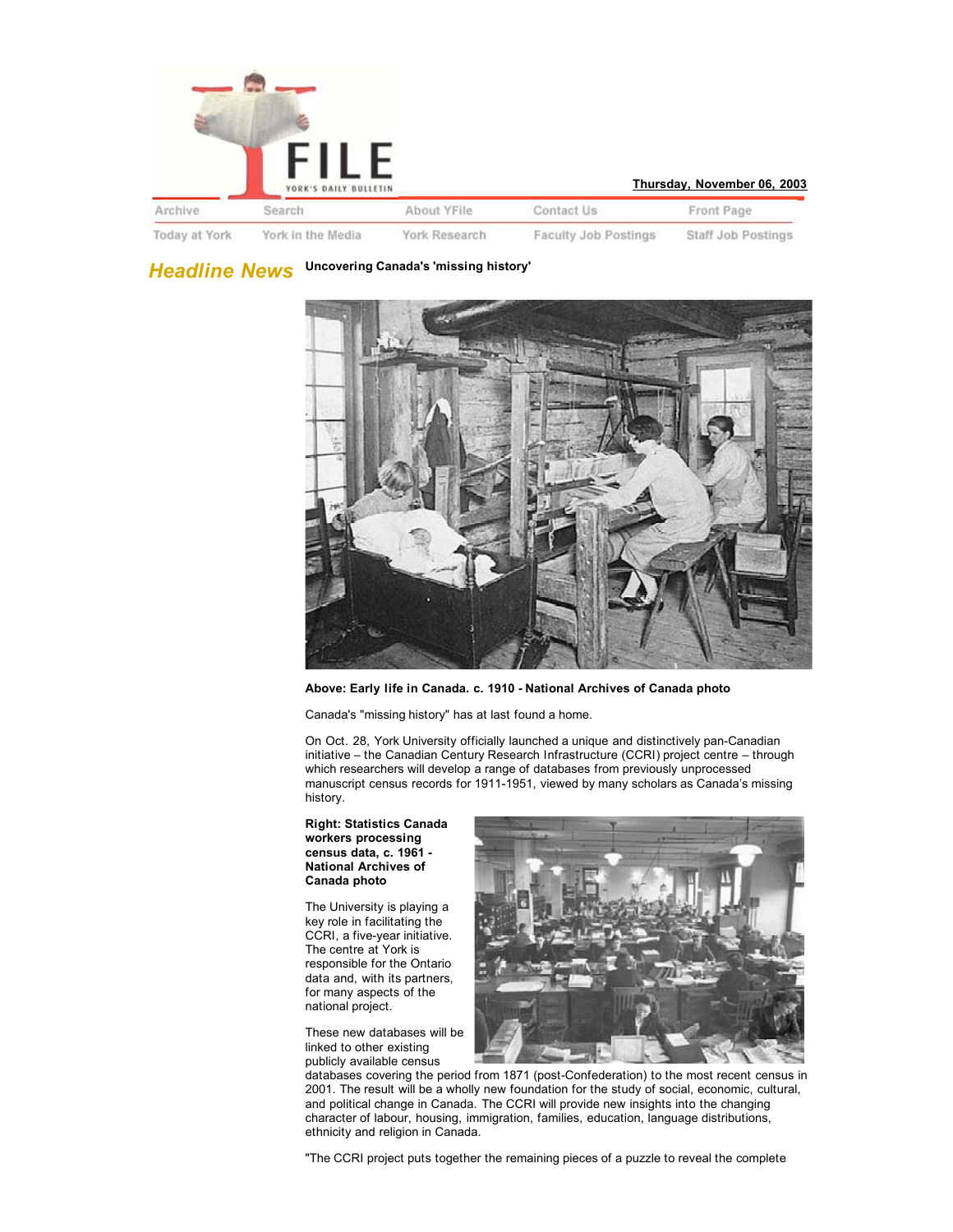picture," said sociology Professor Gordon Darroch, director of the centre at York. "We like to think, for example, that the experiences of families and childhood were more orderly and idyllic a half-century ago.

**From left: Cynthia Archer, York University librarian; Laura Fenton, CCRI project assistant; and Robert Drummond, dean of the Faculty of Arts, at the launch of the CCRI project**

"However, the census data seems to suggest that the pressures on families and the pains of growing up today are different, but not less



complex, than those faced by our grandparents and great–grandparents." For example, Darroch points to data that indicates the proportion of single-parent families has remained relatively constant.

The databases will bring individuals, families and households to the forefront of historical investigation, and open up a myriad of new research opportunities. They provide large, anonymous samples of the array of information collected from each of the decennial censuses.

## **Left: Evelyn Ruppert**



"But in addition to these samples of detailed population characteristics, the project is also building a series of contextual databases derived from Statistics Canada documents, newspaper commentaries and political debates," said centre coordinator Evelyn Ruppert.

"Collectively, these integrated databases will enhance our understanding of the census, its provenance and social consequences.

Darroch added, "The project fosters academic and public-policy research that can, for the first time, link changes in the everyday lives of Canadians to the larger political and social events of the 20th century, such as the Great Depression, two World Wars and waves of immigration and urbanization."

The census data and contextual information will be available on the Web to students and researchers. CCRI is supported by the Canada Foundation for Innovation, the Ontario Innovation Trust, the FCAR Funds (Quebec), the BC Knowledge Development Fund, the Harold Crabtree Foundation, IBM Canada, Statistics Canada, the National Archives of Canada and other partners.

The CCRI team reflects an interdisciplinary collaboration of universities, institutions, research groups, and leading scholars who have worked with diverse population databases for the past 25 years. In addition to York, the universities are: the University of Ottawa, University of Toronto, University of Victoria, Université du Québec B Trois-RiviPres, Memorial University and Université Laval.

## **About the centre opening**

The opening of the centre at 282 York Lanes brought together principal investigators, York Professor Gordon Darroch and University of Ottawa Professor Chad Gaffield, who introduced the project and recognized the contributions of the York University centre coordinator, Evelyn Ruppert, and eight York graduate students from sociology and history who have joined the centre as project assistants.

Along with the many guests associated with the project, including various members of the CCRI team, York faculty, administrators and graduate students, were York President Lorna R. Marsden and VP Research & Innovation Stan Shapson, as well as the project's major funding partners represented by Carmen Charette, senior VP of Canada Foundation for Innovation, and David Bogart, executive VP with Ontario Innovation Trust.